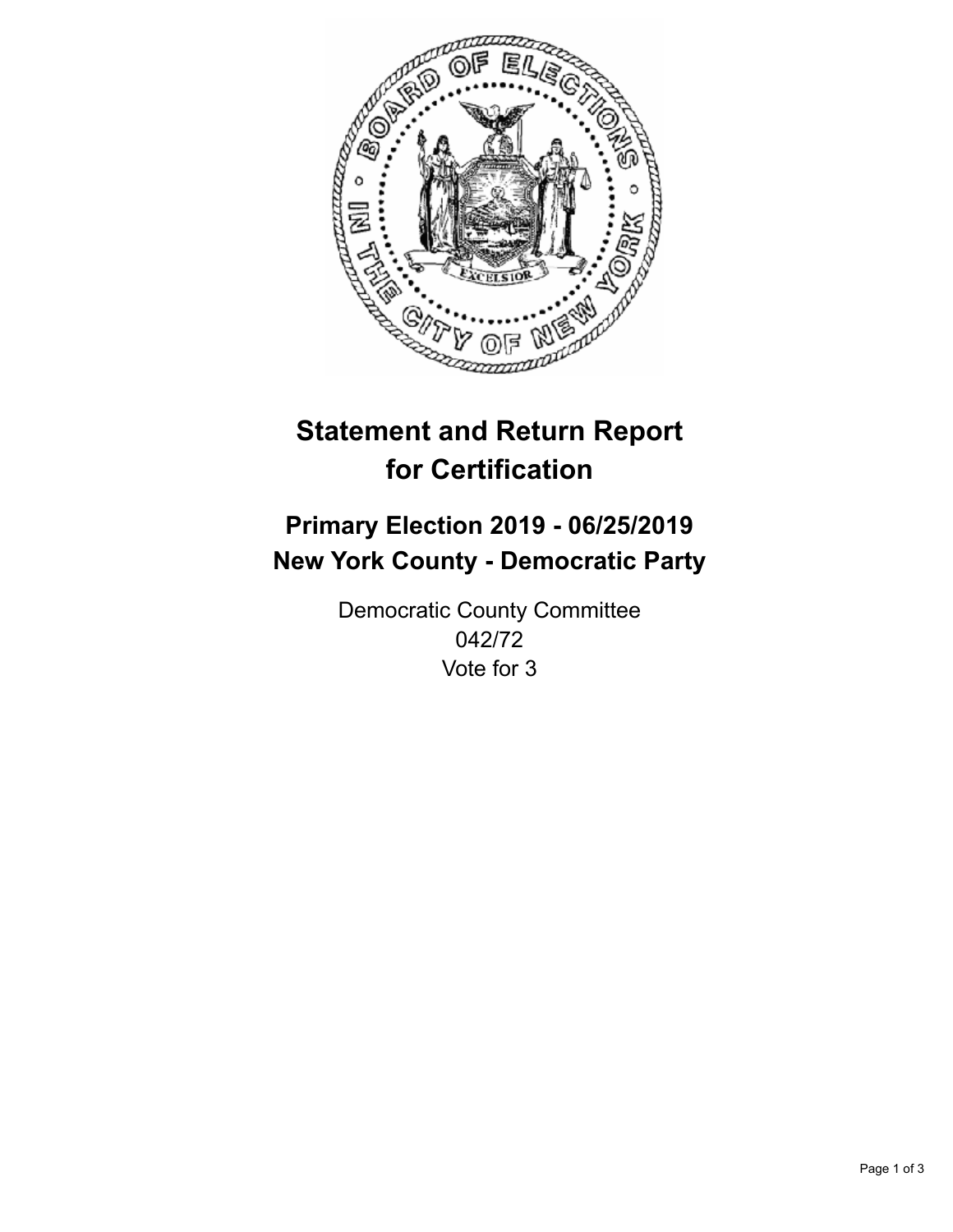

## **Assembly District 72**

| <b>PUBLIC COUNTER</b>                                    | 14             |
|----------------------------------------------------------|----------------|
| <b>MANUALLY COUNTED EMERGENCY</b>                        | 0              |
| ABSENTEE / MILITARY                                      |                |
| AFFIDAVIT                                                | 0              |
| <b>Total Ballots</b>                                     | 15             |
| Less - Inapplicable Federal/Special Presidential Ballots | 0              |
| <b>Total Applicable Ballots</b>                          | 15             |
| <b>HILARIO ALMANZAR</b>                                  | $\overline{2}$ |
| <b>FRANKELYS ESTEVEZ</b>                                 |                |
| JOE A. VAZQUEZ                                           | 2              |
| <b>HARRIS M. DORMAN</b>                                  | 5              |
| <b>Total Votes</b>                                       | 10             |
| Unrecorded                                               | 35             |